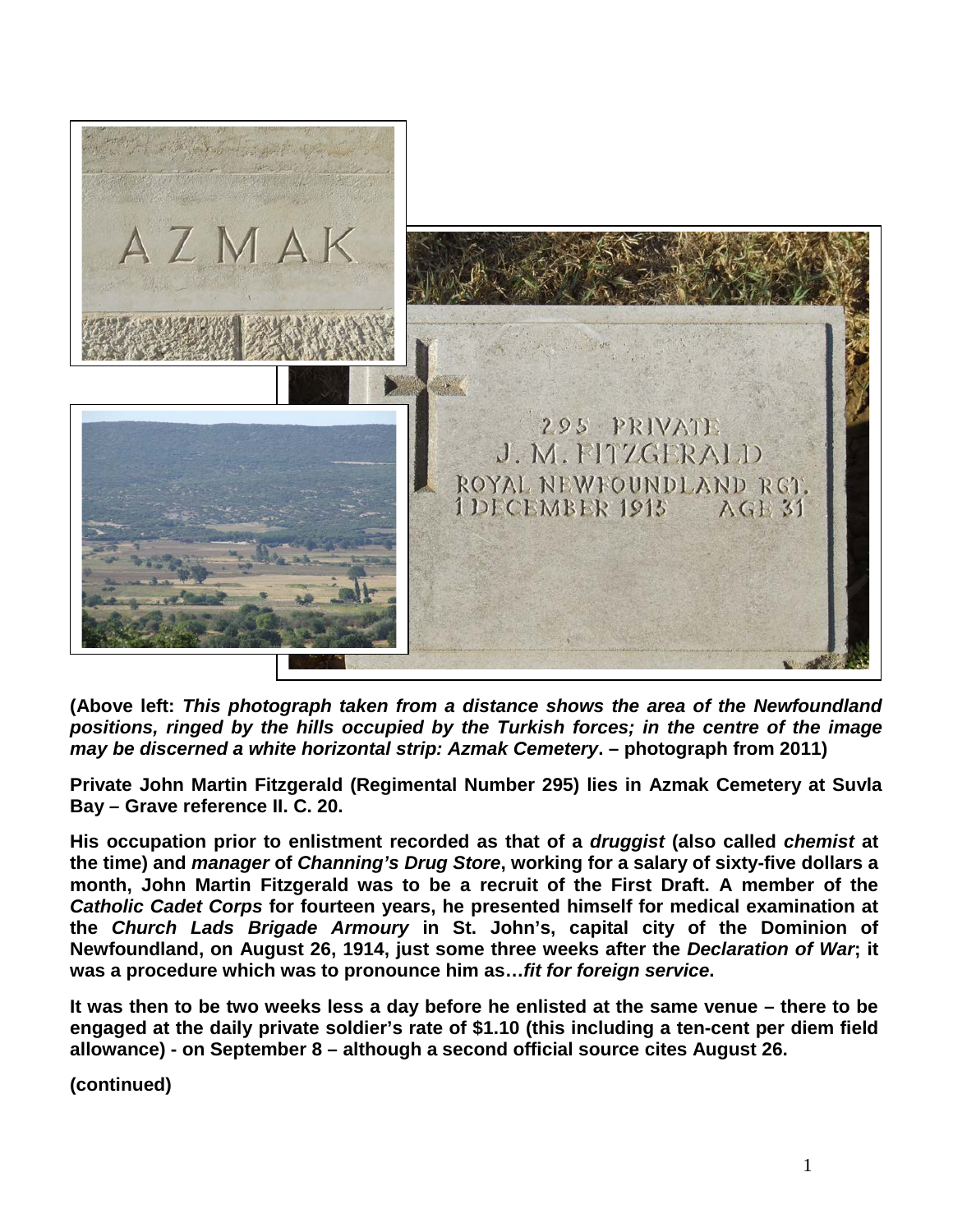**Some three weeks later again – having trained during that interim period - Private Fitzgerald attested on October 1 before then embarking on October 3 with the others of the** *First Five Hundred* **onto the Bowring Brothers' vessel** *Florizel* **awaiting them in St. John's Harbour.** 

**(Right:** *The image of Florizel at anchor in the harbour at St. John's is by courtesy of Admiralty House Museum***.)**

**The ship sailed on the morrow to its rendezvous off the south coast of the Island where she was to join the convoy transporting the 1st Canadian Division across the Atlantic.**

**(Right:** *Fort George, constructed in the latter half of the eighteenth century, still serves the British Army to this day***. – photograph from 2011)**

**In the United Kingdom Private Fitzgerald trained with the Newfoundland contingent: firstly in southern England; then in Scotland at Fort George – on the Moray Firth close to Inverness; at Edinburgh Castle – where it provided the first garrison from outside the British Isles; and later again at the tented** *Stobs Camp* **near the town of Hawick to the south-east of Edinburgh.**

**(Right:** *The Newfoundland Regiment on parade at Stobs Camp and about to be presented with its Colours on June 10, 1915* **– by courtesy of Reverend Wilson Tibbo and Mrs. Lillian Tibbo)**

**At the beginning of that August of 1915, the four senior Companies, 'A', 'B', 'C' and 'D', were then sent south to undergo a final two weeks of training, as well as an inspection by the King, at Aldershot; meanwhile the two junior Companies, the later-arrived 'E' and 'F'\*, were sent to Scotland's west coast, to Ayr, where they were to provide the nucleus of the newly-forming 2nd (***Reserve***) Battalion.**

**(Right:** *George V, by the Grace of God, of the United Kingdom of Great Britain and Ireland and of the British Dominions beyond the Seas, King, Defender of the Faith, Emperor of India* **– photograph from** *Bain News Services* **via** *Wikipedia***)**

*\*On July 10, 1915, 'F' Company had arrived at Stobs Camp from Newfoundland, its personnel raising the numbers of the unit to battalion establishment strength, and thus permitting it to be ordered to active service.*

*The 1st Battalion, Newfoundland Regiment, comprising those four Companies, 'A', 'B', 'C'*  and 'D', was thereupon attached to the 88<sup>th</sup> Brigade of the 29<sup>th</sup> Division of the (British) *Mediterranean Expeditionary Force.*







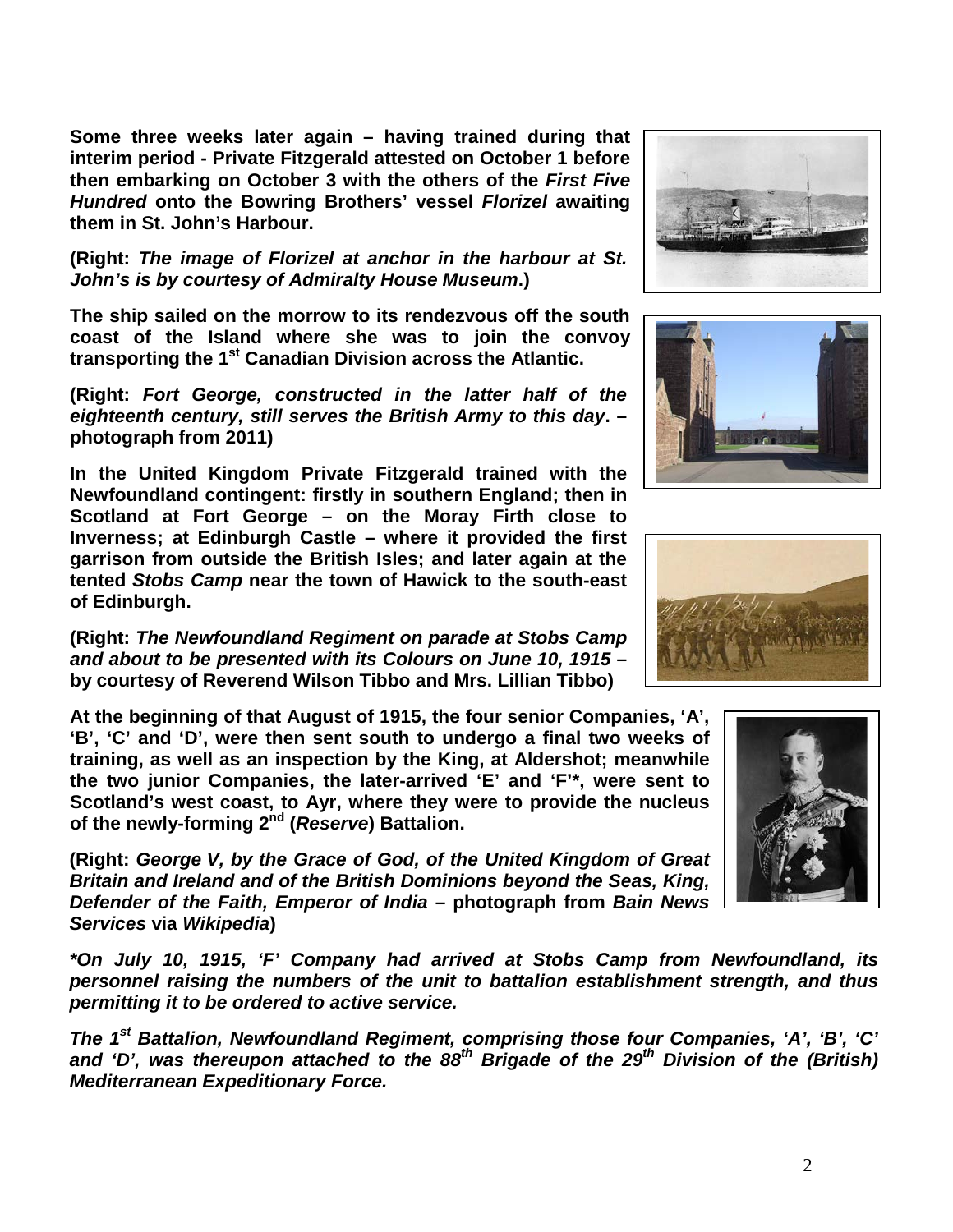**It had then been during the period spent at Aldershot that Private Fitzgerald of 'A' Company – he was not alone in doing so - had been prevailed upon, he on August 14, to re-enlist** *for the duration of the war\****.** 

**\****At the outset of the War, perhaps because it was felt by the authorities that it would be a conflict of short duration, the recruits enlisted for only a single year. As the War progressed, however, this was obviously going to cause problems and the men were encouraged to re-enlist***.**

**(Right above:** *Some of the men of 'A', 'B', 'C' and 'D' Companies of the 1st Battalion of the Newfoundland Regiment at Aldershot in August of 1915* **– from** *The Fighting Newfoundlander* **by Col. G.W.L. Nicholson, C.D.)**

**(Right:** *The image of Megantic, in peace-time a 'White Star Line' vessel, is from the Old Ship Picture Galleries web-site***.)**

**On August 20, 1915, Private Fitzgerald and his comrades-inarms embarked in the Royal Navy Harbour of Devonport onto the requisitioned passenger-liner** *Megantic* **for passage to the Middle East and to the fighting against the Turks where, a month later – having spent two weeks billeted in British barracks in the Egyptian capital, Cairo - on September 20, he disembarked with the 1st Battalion at** *Suvla Bay* **on the**  *Gallipoli Peninsula***.**

**(Right above:** *Kangaroo Beach, where the officers and men of the 1st Battalion, Newfoundland Regiment, landed on the night of September 19-20, 1915, is to be seen in the distance at the far end of Suvla Bay. The remains of a landing-craft are still clearly visible in the foreground on 'A' Beach***. – photograph taken in 2011)**

**(Right:** *Newfoundland troops on board a troop-ship anchored at Mudros: either Megantic on August 29, Ausonia on September 18, or Prince Abbas on September 19 – Whichever the case, they were yet to land on Gallipoli***. – from Provincial Archives)**

**(Right:** *A century later, the area, little changed from those faroff days, of the Newfoundland positions at Suvla, and where the 1st Battalion was to serve during the fall of 1915* **– photograph from 2011)**











**(continued)**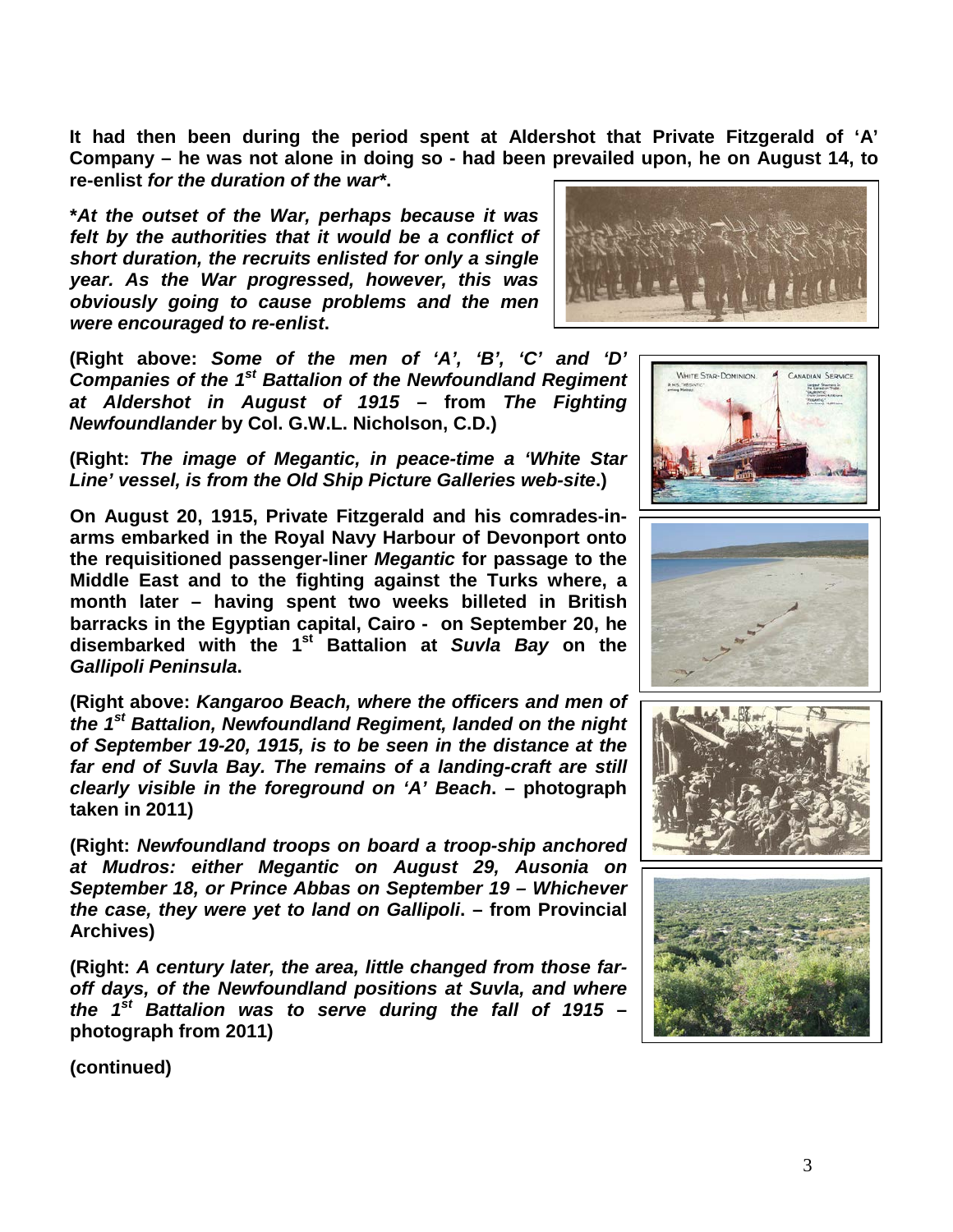**Not only in the area where the Newfoundland Battalion was to serve but, even since the very first days of the operation in April of 1915, the entire**  *Gallipoli Campaign,* **including the operation at** *Suvla Bay,* **would prove to be little more than a debacle: Flies, dust, disease, the frost-bite and the floods\* – and of course the casualties inflicted by an enemy who was to fight a great deal better than the British High Command\*\* had ever anticipated – were eventually to overwhelm the British-led forces and those of the French, and it would finally be decided to abandon not only** *Suvla Bay* **but the entire** *Gallipoli* **venture.**



*\*November 26 had seen a freak rain-, snow- and ice-storm strike the Suvla Bay area and the subsequent floods had wreaked havoc amongst the forces of both sides. For several days survival rather than the enemy was to be the priority.*

*\*\*Many of the commanders chosen were second-rate, had been brought out of retirement, and had little idea of how to fight – let alone of how to win. One of the generals at Suvla, apparently, had handed in his resignation during the Campaign and had just gone home.* 

**Private Fitzgerald was to be** *Mentioned in Dispatches\****, the citation for which reads…** *Action Gallipoli, 1915 - For distinguished and gallant service rendered in Gallipoli during the period of General Sir Charles Munro's command of the Mediterranean Expeditionary Force. He belonged to the Ambulance Section and laid down his life while binding up the wounds of others under enemy fire outside the trenches at Suvla Bay, on the Gallipoli Peninsula, on December 1st, 1915.* **- London Gazette, July 13th, 1916\*\***

**(Right above:** *A photograph taken from the Newfoundland positions showing No-Man's-Land at Suvla Bay in 1915* **– from the** *Provincial Archives***)**

*\*The award – not quite regarded as a decoration - was not a medal but rather an oak-leaf cast in bronze which was to be worn, as above, on the ribbon of the Victory Medal (Inter-Allied War Medal). In the few instances where the recipient was not entitled to this medal, it was affixed to the ribbon of the British War Medal (see further below).* 

*\*\*Unlike other awards – such as the MM or DSO, for example - the 'Mentioned in Despatches' is not to be written appended to the name of its recipient although, apparently it - 'MiD' – is occasionally to be thus found. Perhaps ironically, even though regarded as*  less than a decoration, it was one of only two which at the time could be awarded *posthumously, the Victoria Cross being the other.*

**(continued)**